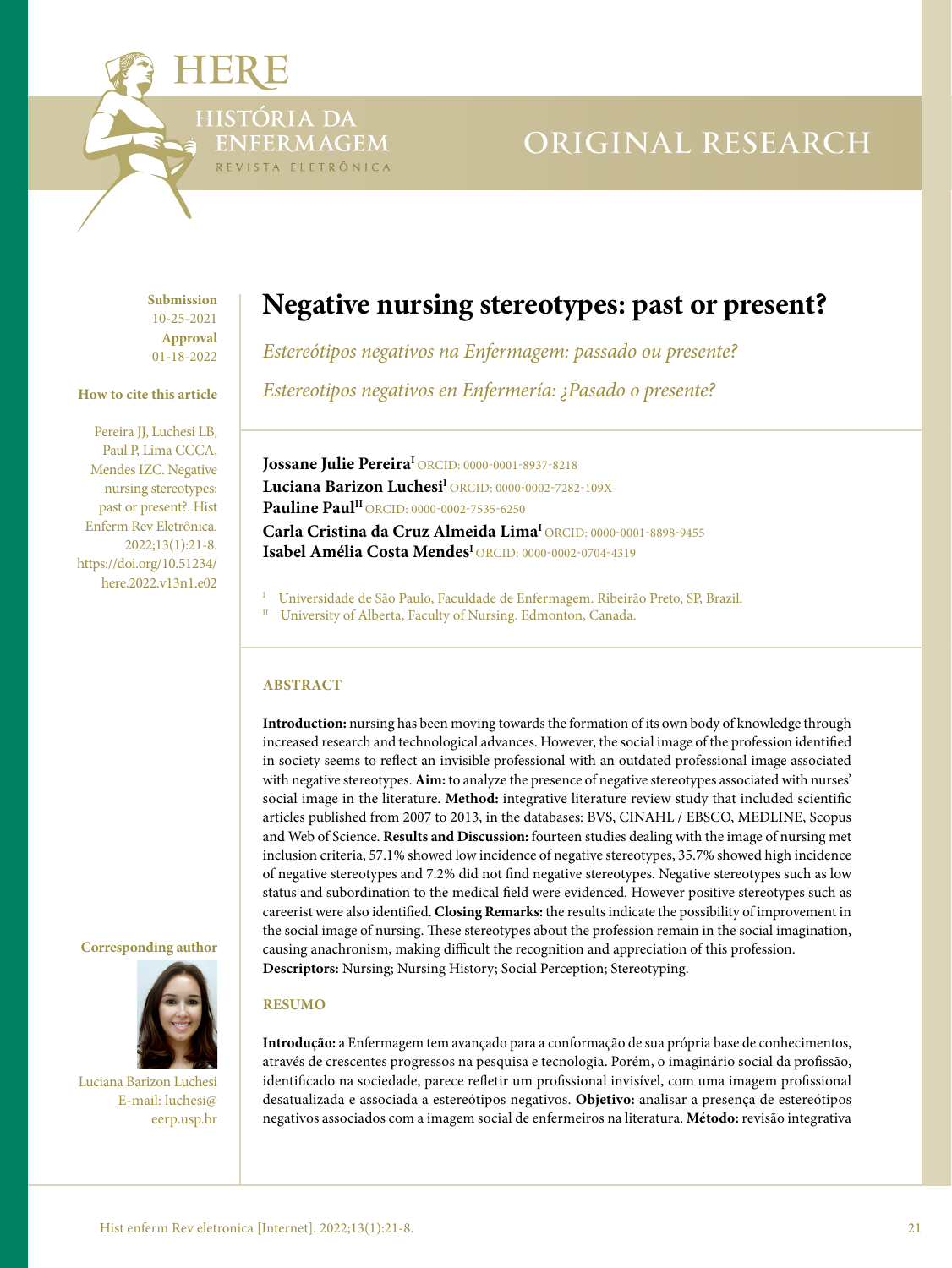

da literatura incluindo artigos científicos publicados entre 2007 e 2013 nas seguintes bases de dados: BVS, CINAHL / EBSCO, MEDLINE, Scopus e Web of Science. **Resultados e discussão:** quatorze estudos que investigaram a imagem da Enfermagem atenderam aos critérios de inclusão: 57,1% indicaram baixa incidência de estereótipos negativos, 35,7% apresentaram alta incidência de estereótipos negativos e 7,2% não encontraram estereótipos negativos. Estereótipos negativos como baixo status e subordinação ao campo da Medicina tornaram-se evidentes. No entanto, estereótipos positivos, como ser carreirista, também foram identificados. **Considerações finais:** os resultados indicam a possibilidade de melhoria da imagem social da Enfermagem. Esses estereótipos sobre a profissão permanecem no imaginário do coletivo social, gerando anacronismo e dificultando o reconhecimento e a valorização dessa profissão.

**Descritores:** Enfermagem; História da Enfermagem; Percepção Social; Estereotipagem.

#### **RESUMEN**

**Introducción:** la Enfermería ha venido avanzando hacia la conformación de su propio bagaje de conocimientos a través de mayores progresos en investigación y tecnología. Sin embargo, la imagen social de la profesión que se identifica en la sociedad parece reflejar a un profesional invisible con una anticuado imagen profesional y asociada a estereotipos negativos. **Objetivo:** analizar la presencia de estereotipos negativos asociados con la imagen social de los enfermeros en la literatura. **Método:** revisión integradora de la literatura que incluyó artículos científicos publicados entre 2007 y 2013 en las siguientes bases de datos: BVS, CINAHL / EBSCO, MEDLINE, Scopus y Web of Science. **Resultados y discusión:** catorce estudios que investigaron la imagen de la Enfermería cumplieron con los criterios de inclusión: el 57,1% indicó baja incidencia de estereotipos negativos, el 35,7% presentó gran incidencia de estereotipos negativos y el 7,2% no encontró estereotipos negativos. Se hicieron evidentes estereotipos negativos como bajo estatus y subordinación al campo de la Medicina. Sin embargo, también se identificaron estereotipos positivos como ser ambicioso en la carrera. **Consideraciones finales:** los resultados indican la posibilidad de mejora de la imagen social de la Enfermería. Estos estereotipos sobre la profesión permanecen en la imaginación del colectivo social, generando anacronismo y dificultando el reconocimiento y la valoración de esta profesión. **Descriptores:** Enfermería; Historia de la Enfermería; Percepción Social; Estereotipos.

#### **INTRODUÇÃO**

Nursing has been moving towards the formation of its own body of knowledge through increased research and technological advances. In Brazil, the areas of work and fields of study have grown in the last decades, especially after the 1970s, with the advent of graduate programs in nursing. However, the social image of the profession identified in society seems to reflect an invisible professional with an outdated professional image associated with negative stereotypes.

The word stereotype is defined as a system of socially shared beliefs about the characteristics considered homogeneous in individuals of a given social category, which can be both positive and negative. The stereotyping of a social object can lead to uncertain generalizations based on established beliefs, leading to prejudice and discrimination(1). Stereotypes do not necessarily correspond to reality. The construction process of stereotyping includes the development of categories, allowing the imposition of structures and meanings on events and objects<sup>(2)</sup>.

Even though stereotypes are a way of understanding reality and confronting the unknown, in cases where the social object is an occupation, it is relevant to consider the interference stereotypes have on the image of this occupation, as they may influence working conditions, social recognition and remuneration<sup>(3)</sup>.

In the case of Nursing, when analyzing stereotypes, one cannot lose sight of the importance of nursing history, because it contextualizes the historical origin of each stereotype, as well as its overcoming by science<sup>(4)</sup>. The image of nursing at any time will be the result of existing stereotypes, as well as the contemporaneous culture and its uses in the construction of a symbolic reality<sup>(2)</sup>.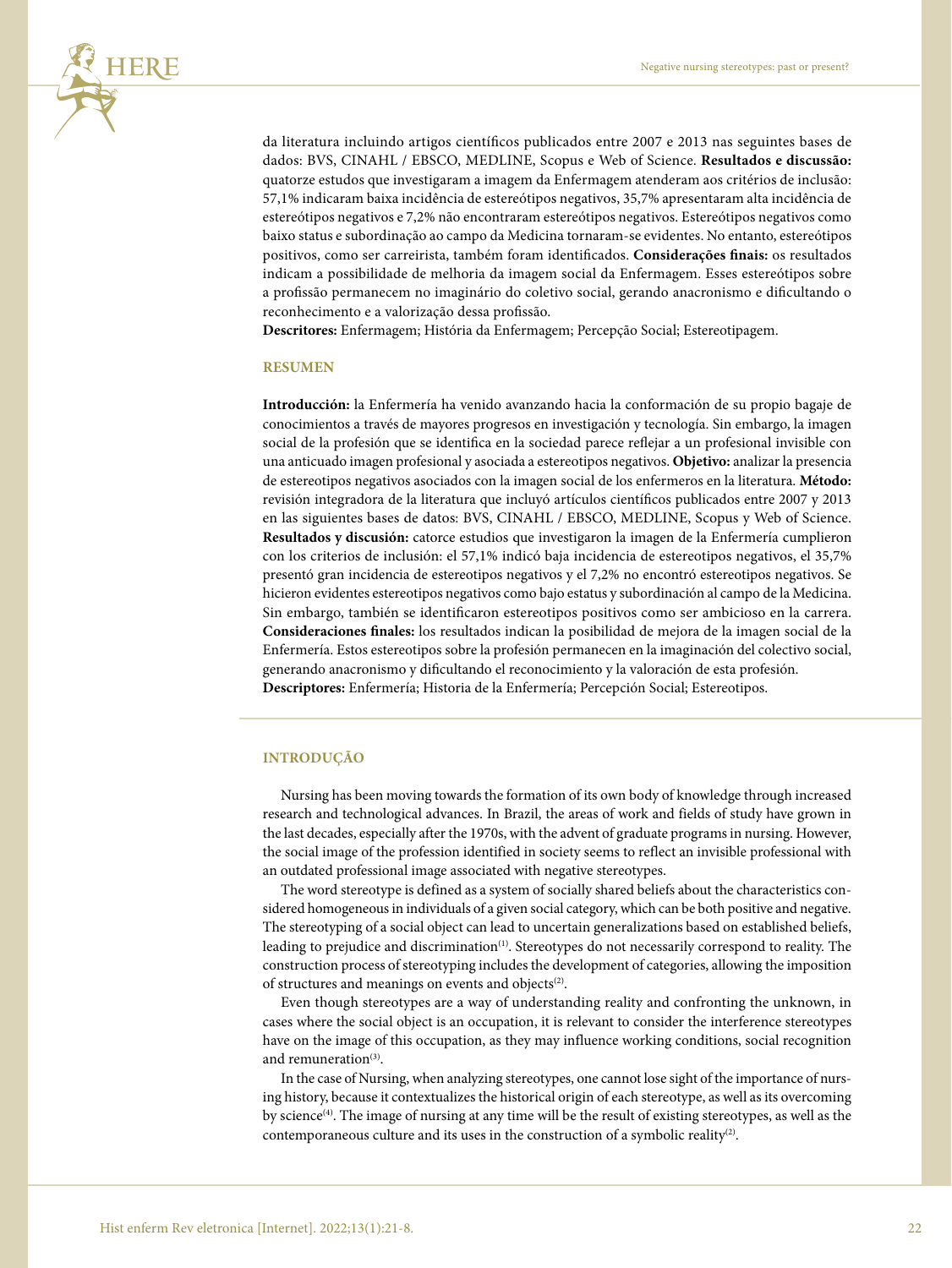

Throughout its history, nursing has been built and deconstructed, replacing old paradigms with more updated ones<sup>(5)</sup>. The profession is maturing due to advances in education and technology that have created new roles and responsibilities as well as social and political developments<sup>(2)</sup>. However, its relationship with society is still permeated by stereotypes and prejudices that influence the conception of what this profession truly is $(5)$ .

Regarding stereotypes themselves, the nursing literature is extensive. In a classic text, the authors identified and classified media nursing stereotypes in the United States into six categories: 1- angel of mercy, which refers to the image of the nurse as characteristics of nobility, morality, religiosity and selflessness; 2- Girl Friday which refers to an unprofessional image, with an emphasis on subordination to medicine and romance affairs; 3- Heroin, which refers to the nursing image characterized by bravery, dedication, humanization and autonomy; 4- Mother/wife which points to maternal characteristics, with an emphasis on affection, sympathy, passivity and protection; 5- Sexual object, where nurses are described as sensual, romantic, hedonistic, frivolous, irresponsible and promiscuous; and 6- Careerist, which refers to an intelligent, logical, progressive, sophisticated, empathic and assertive nursing professional<sup>(2)</sup>.

Another study that identified and synthesized the results of research on the image of nursing, published between 1990 and 2007, found the following stereotypes: subordination to medicine, hard work, simple tasks, sacrifice and low status. However, socially valuable qualities such as humility, intelligence, technical and interpersonal skills were also identified<sup>(4)</sup>.

In this sense, the issue becomes an important subject of study, since researchers have shown that these distorted images affect professional self-esteem, and job satisfaction<sup>(6,7)</sup>. The visibility of the profession may interfere with its power to claim improvements in working conditions with society or even in its understanding of its potential for health care and as an important opinion maker.

This study aimed to identify evidence in the literature about stereotypes in the social image of nurses, from 2007-2013, resulting from scientific research, continuing the previous study<sup>(4)</sup>, and looking for continuities or ruptures in the results.

#### **METHOD**

This study consists of an integrative literature review on the social image of nurses. This research method allows the synthesis of several studies already performed, providing a general understanding of the phenomenon under analysis, and generating new knowledge<sup>(8)</sup>.

The steps taken were: theme identification, literature search, categorization, evaluation of included studies, interpretation of results and synthesis of knowledge. The inclusion criteria were: research articles available in full, free access, in digital or physical forms, in Spanish, English or Portuguese, with the central theme of the social image of nursing. Exclusion criteria: editorials, opinions/comments and theses/monographs, literature review and articles about historical analysis of time periods. The temporal delimitation covers the period from 2007 to 2013, in order to continue the previous study<sup>(4)</sup>, which conducted a narrative literature study on the subject from 1990 to 2007. The keywords used were: Nursing History; Stereotyping; Social Perception and Identity, all added with the word nursing. The review question was: What is the evidence in the literature about stereotypes in the social image of nurses, resulting from scientific research between 2007 and 2013?

The following electronic databases were used to select the articles: Virtual Health Library (BVS), Cumulative Index Nursing Allied Health Literature by EBSCO (CINAHL/EBSCO), Medical Literature Analysis and Retrieval System Online (MEDLINE), Scopus (SCOPUS) and Web of Science (WEB OF SCIENCE). The selected references were inserted in the EndNote program, allowing the deletion of references that were in duplicate.

The flowchart (Figure 1) shows the path taken to select the articles<sup>(9)</sup>.

In the selection and eligibility process, 264 articles were excluded. Causes for exclusion were: 181 did not describe the social image of nursing as a central focus of interest, 35 articles were not research, 16 had limited information about the methodological process, 25 could not be accessed by researchers in online format or paper, and 7 were not among the languages set out in the inclusion criteria. Of the 14 articles that met the inclusion criteria, 8 are in English and 6 in Portuguese.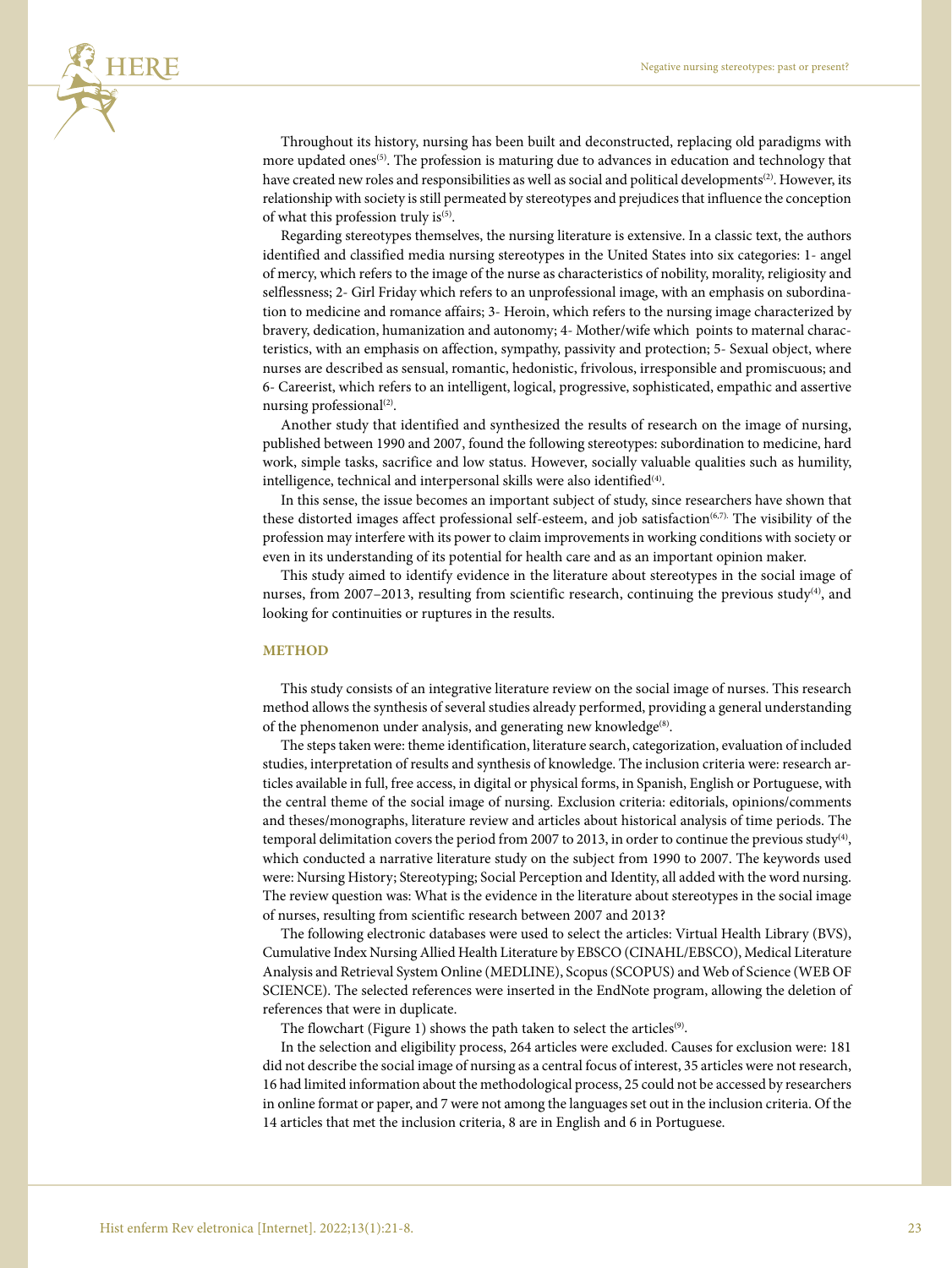

**Figure 1** - Flowchart of the selection of publications for the integrative review, based on the PRISMA model. Ribeirão Preto, SP, Brazil, 2021<sup>(9)</sup>.

The third stage was the organization of a synthesis matrix for the extraction of information from the selected articles. The synthesis matrix, or analysis matrix, has been widely used as a tool for obtaining and organizing data from the literature review in order to eliminate subjectivity from the analysis process(10).

The fourth stage was characterized by the evaluation of the studies included by three researchers requiring consensus of at least two of these for each article. In the fifth stage the discussion and interpretation of the results took place and the sixth stage, the synthesis of knowledge was performed, with the categorization of the obtained elements.

To identify stereotypes, the stereotype classification of two studies was used as a parameter<sup>(2,4)</sup>. In the case of locating stereotypes not previously classified, new categories were created. For the critical analysis of the included studies, we used the Standards for Reporting Qualitative Research (SRQR), which formulates and sets standards for qualitative research. A list of 21 items was applied to the included articles, aiming to critically evaluate and synthesize previously included studies<sup>(11)</sup>. Included in the review were those that met at least 80% of the requirements outlined in the SRQR, with at least 17 of the 21 suggested items. For quantitative studies the existence of statistical analyzes compatible with the validated data and instruments was evaluated.

#### **RESULTS AND DISCUSSION**

Regarding the year of publication, there was a predominance of studies in 2007 with five studies (35.7%). Regarding the source, each study was published in one of the following journals, which had the following ratings at the time in the Qualis Capes Brazil (QCB), who evaluates the journals in all areas of Knowledge from A1 (best evaluation), to B5 (worst evaluation), or Journal Citation Reports 2016 Impact Factor (FI-JCR): Nurse Education Today (QBC A1, IF-JCR 2,533), Journal Nursing Outlook (IF-JCR 2.236), Journal of Advanced Nursing (QCB A1, IF-JCR 1.998), Journal of Nursing Management (QCB A1, IF-JCR 1.905), Applied Nursing Research (QCB A1 - IF-JCR 1.379), Journal of Nursing School (QCB A1, IF-JCR 1.146), Journal of Nursing Education (IF-JCR 0.957), Latin American Journal of Nursing (QCB A1, IF-JCR 0.634), School Magazine Nursing School (QCB A2, IF-JCR 0.573), Acta Paulista Nursing (QCB A2 IF-JCR 0.433), Gaúcha Journal of Nursing (QCB B1), Cogitare Nursing (QCB B1), Science, Care and Health Magazine (QCB B2), Africa Journal of Nursing and Midwifery (not rated QCB or FI-JCR).

It was observed that 8 (57.1%) articles were published in a journal of excellence by the JCR or QBC

**TERE**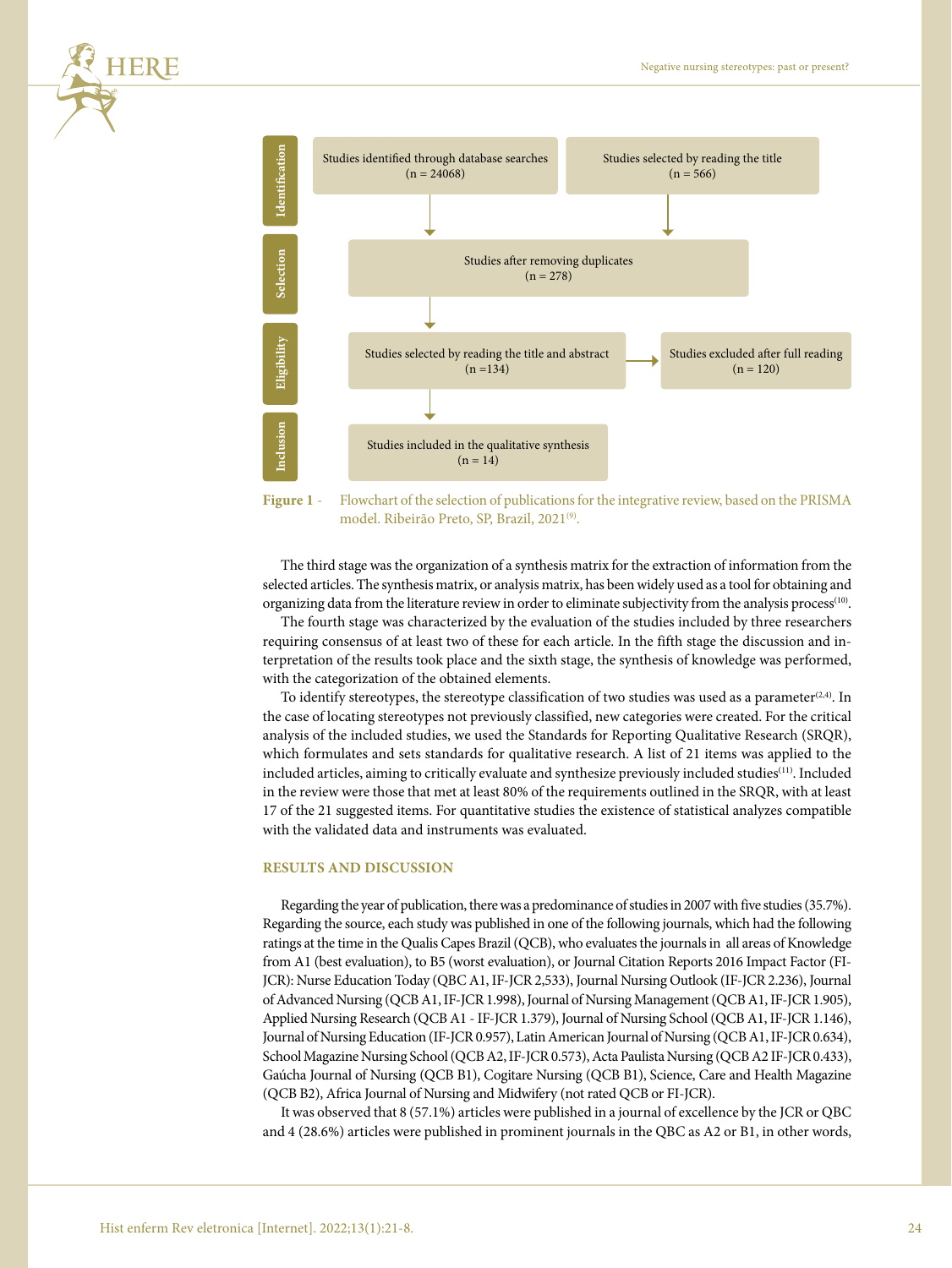

85.7% of articles had space in national or international prominent journals, showing the opening of impact journals for the publication of this theme.

Regarding the inclusion process of qualitative studies, using the Standards for Reporting Qualitative Research (SRQR), 8 articles answered 21 items, 1 article answered 18 items, 2 articles answered 17 items from SRQR, and 1 article was excluded from the study review as it met less than 80% of the requirements. Regarding the quantitative studies, three (3) articles met the inclusion criteria. Regarding the methodological design, 78.5% of the studies used a qualitative approach and 21.5% quantitative. Regarding the country of origin of the publications, a higher incidence of studies was identified in Brazil, with six articles (42.8%), followed by the United States with four studies (28.5%).

There was incidence of stereotypes in 100% of the localized studies, the main ones being low status<sup>(12-20)</sup>, careerist<sup>(12,14,16,20-23)</sup>, angel of mercy<sup>(14,24)</sup> subordination to medicine<sup>(13-17,25)</sup>. Regarding the evidence of stereotypes of the 14 included documents, 57.1% showed low incidence of negative stereotypes, 35.7% high incidence of negative stereotypes and 7.2% did not find negative stereotypes. It is noteworthy that five (5) studies (35.7%) used samples of high school students(12-16), and four (4) studies (28.6%) analyzed the image of nursing in the media or with professionals working in the media(17,22,23,25).

Of the 14 included studies, four (4) of them (28.6%) described strategies for improving the image of nursing today, such as increasing the exposure of the profession in the media, and 2 included studies (14.3%) discussed the influence of the image of nursing in the recruitment of future nurses. All studies described and analyzed the image of nursing and highlighted the negative impact of stereotypes on the profession. Most of the authors considered that society present nursing as a profession of great invisibility, little appreciation, subordination to medicine, and mostly made of women who are underpaid.

As in a previous study, there was an incidence of negative stereotypes such as low status and subordination to medicine. However, positive stereotypes such as careerist, showing qualities such as competence, intelligence, efficiency, professionalism and empathy had a higher incidence (50%) in the studies. In addition, 64.3% of studies reflected low or no negative stereotypes. It therefore may be suggested that there has been a gradual improvement of the image of nursing over the 6-year under investigation.

In the five studies conducted with high school students, it was observed that the perspective of students about nursing is marked by ignorance of the of the autonomy of nurses<sup>(12-14)</sup>, possibilities of the profession<sup>(13,15)</sup> of professional actions<sup>(13,16)</sup> and the students also identified nurses as being assistant and submissive to physicians $(12-16)$ .

This context is worrying in the sense that ignorance of the profession may lead students to choose other careers, or to drop out of nursing programs as soon as they enter, making it difficult to recruit professionals for nursing. In addition, current studies point to a significant recruitment deficit and shortage of nursing professionals available in the global labor market. From this perspective, improving the image of nursing is also about solving a global problem<sup>(16,23)</sup>.

Most of the included studies used a qualitative approach. This makes sense when considering that qualitative studies seek to understand a phenomenon in depth and its construction in society. These studies, based on pattern identification, allow comparison, although it is not their primary objective<sup>(26)</sup>. Thus, it is observed that most studies have the phenomenon of stereotypes in the image of nursing as an object of study and comparisons over time allow us to see evidence about these stereotypes.

Considering the initial number of articles, it is not yet possible to generalize the data because the number of studies remains small. Problems with the social image of nurses have historical roots that are difficult to resolve, and they are primarily due to the way in which each culture builds gender relations and the empowerment of the feminine. Some studies in different cities and periods may indicate that the image is being updated, but still at a slow pace.

For example, in a study conducted in a city in the interior of Brazil in the 1960s, among a ranking of occupations, individuals ranked nursing below all college-level professions(27). Almost four decades later, a study conducted in the same city with high school students identified nursing in 8th place in a ranking of 14 university occupations $(16)$ .

In 2018, the Nursing Now Campaign was launched. It is a global campaign, in partnership with the International Council of Nursing, the World Health Organization and The Burdett Trust for Nursing, it is sponsored by the Duchess of Cambridge and includes 30 countries. The program is based on the findings of the Triple Impact Report which concluded: Empowering nurses improves health, gender equity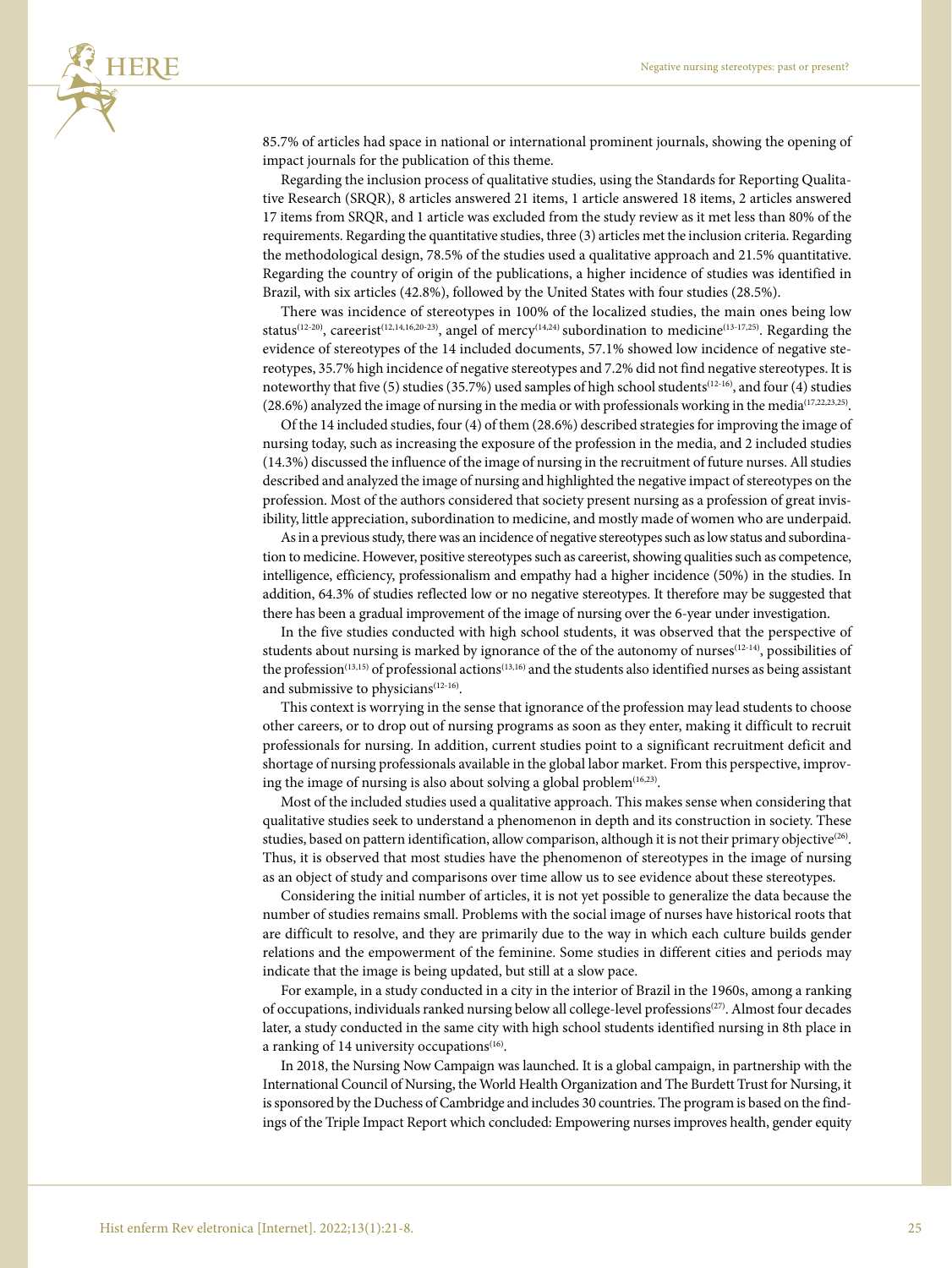

and economies globally<sup>(28)</sup>. The campaign also warns of global problems that will require an increase in the number of nurses. These include the rise of chronic conditions, climate change, and migration. It is estimated that by 2030 we will need 9 million more nurses and midwives worldwide and that the shrinking health workforce is a major concern for the future. In the case of nursing, the situation is hampered by professional devaluation, and preventing these professionals from showing their potential as a whole<sup>(28-35)</sup>.

It highlights the importance of directive actions to awaken students to choose a career in nursing. However, studies about students' image of the profession are fundamental, so that marketing and enlightenment actions are focused on the needs of each group, saving financial resources, time and designing more effective and personalized strategies<sup>(16)</sup>.

There are still few published studies that indicate educational intervention strategies, but creative strategies have also been identified, such as building a website about nurses' fields of activity. In a study using this strategy, researchers observed that before the intervention (nursing website navigation) students mentioned negative stereotypes of low status and subordination to medicine. However, after the educational intervention, positive stereotypes were reported mentioning qualities such as autonomy, the scientific character of the profession and recognition of different areas of practice. In the same vein, the importance of the media and its influence on the perpetuation of negative stereotypes attributed to nursing for society as a whole is highlighted. The mass media have traditionally represented nursing through characters characterized by the stereotype of subordination to the medical field and within the hospital and care system $(14,17,25)$ .

One of the studies points out the possible causes of this reality by analyzing the nursing image with communication professionals. These professionals were unaware of the areas of work in nursing. The authors warn that if there is to be professional recognition and greater visibility in the media, nursing organizations must disseminate reliable information to communication professionals in order to influence what is then presented in the media<sup>(17)</sup>.

In a study about the image of nursing on Google images site, the authors used the word female nurse and male nurse, in Portuguese. The use of the word nurse in its male form showed adequacy with the representation of the reality of professional nursing. Male nurses were depicted with uniforms that were mostly modern uniforms, stethoscopes, clipboards, surgical caps, and pens. Using the same search, but with the word in its female version (female nurse), almost half of the first results disseminated the stereotype of the nurse as a sex symbol, a fact that could hinder the proper search for information about the profession by students<sup>(36)</sup>.

An image of nursing permeated by negative stereotypes affects the way politicians view the profession and may affect the financing of nursing services and resources<sup>(23)</sup>.

Given this, it is noted that it is essential that nurses join efforts in order to collectively build a more participative and active profession in public, social and institutional policy decisions, thus contributing to the construction of a new image that reflects the true value of nursing for society. In addition, directive actions should be carried out in order to transform the social image of nursing, so that nurses are recognized for the valuable work they provide to society.

It is necessary for the phenomenon to continue to be studied and for intervention actions to be designed, evaluated, and encouraged.

#### **CLOSING REMARKS**

There was continuity of evidence of negative stereotypes in society, in nursing research, during the period studied. However, the expansion of positive stereotypes, such as careerist, considered beneficial for nurses' image was also evidenced. The study has as limitation, the small number of studies, which does not allow a generalization, despite the large number of studies located by the keywords.

In addition, for a better analysis of the studies, a better standardization of the keywords used or better defined methodologies would be recommended, as many studies located in the first phase were not about the subject, which would require policies on better indexing and use of descriptors.

These stereotypes about the profession mostly refer to the history of nursing and its evolution, and although they occurred in historical periods already surpassed by science, they remain in the social imagination, causing anachronism, and making the recognition and appreciation of this profession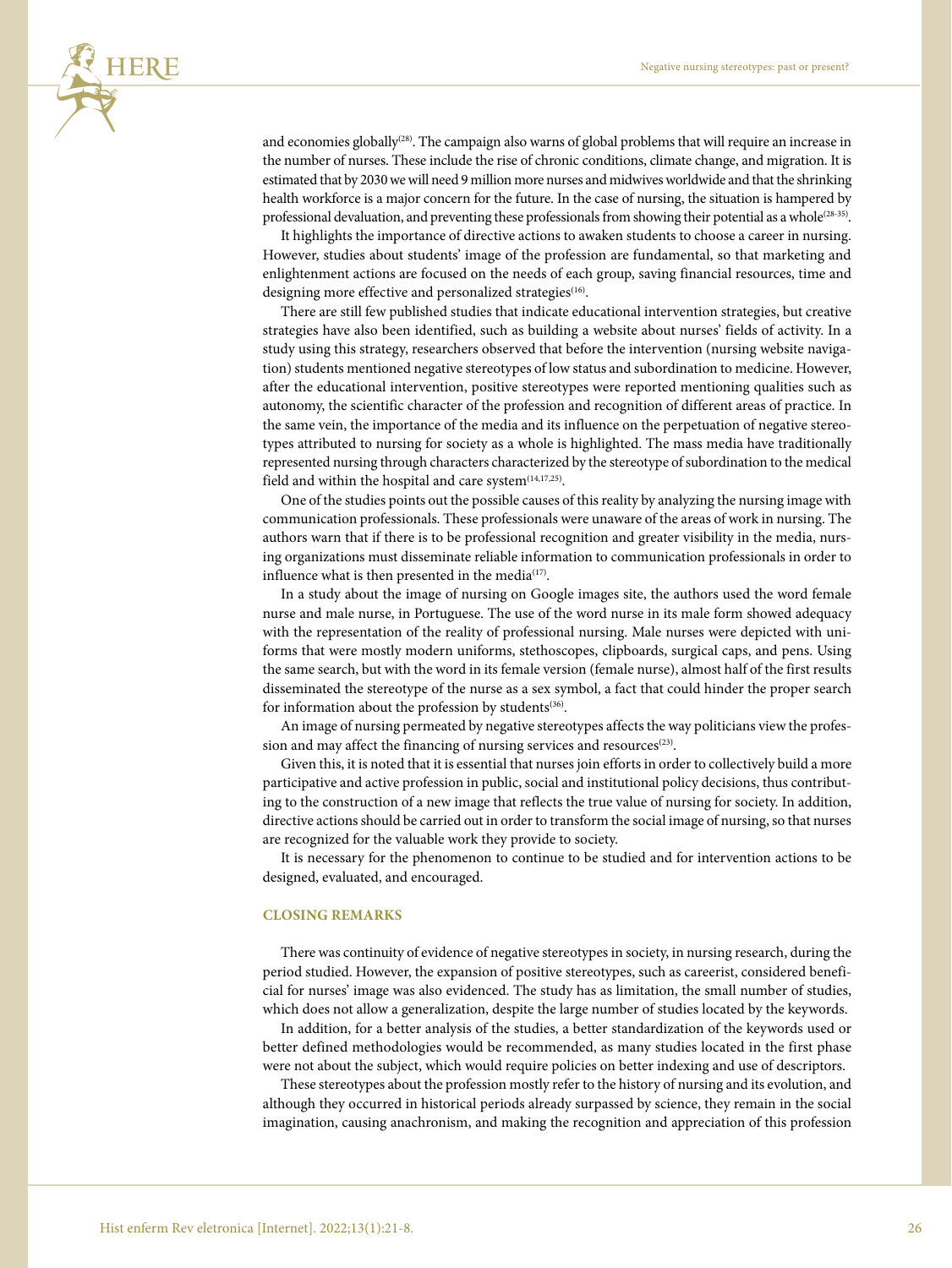

difficult to achieve. It is understood that the image of nurses influences their professional practice, so it is necessary to study stereotypes, so that it is possible to develop strategies to increase the recognition and credibility of the profession.

More studies need to be carried out on the public image of nursing and on measures that can contribute to change this reality, using well-described methodologies, since the scientific production on the subject is small, especially since it is a very relevant and important subject that has influence on professional practice. In this sense, evaluating the evolution of evidence about stereotypes is an important strategy for evaluating the nurse's image and its evolution over time.

#### **REFERENCES**

- 1. Rodrigues A, Assmar EML, Jablonski B. Psicologia social. 22th ed. Petrópolis: Editora Vozes; 2003.
- 2. Kalisch PA, Kalisch BJ. The changing image of the nurse. California: Edition Addison-Wesley Publishing Company; 1987.
- 3. Walter MTMT, Baptista SG. A força dos estereótipos na construção da imagem profissional dos bibliotecários. Inf Soc Estud [Internet]. 2007[cited 2021 Dec 03];17(3):27-38. Available from: [https://www.brapci.inf.br/\\_repositorio/2010/11/pdf\\_0cdd4f4611\\_0012678.pdf](about:blank)
- 4. Luchesi LB, Paul P, Mendes IAC. Image of nursing in research papers: a literature review. J Nurs UFPE. 2013;7(9):5686-94.<https://doi.org/10.5205/1981-8963-v7i9a11844p5686-5694-2013>
- 5. Padilha MICS, Nazario NO, Moreira MC. A compreensão do ideário da enfermagem para a transformação da prática profissional. Rev Bras Enferm. 1997;50(3):307-22. [https://doi.](https://doi.org/10.1590/S0034-71671997000300002) [org/10.1590/S0034-71671997000300002](https://doi.org/10.1590/S0034-71671997000300002)
- 6. Takase M, Kershaw E, Burt L. Does public image of nurses matter?. J Prof Nurs. 2002;18(4):196- 205. <https://doi.org/10.1053/jpnu.2002.127014>
- 7. Takase M, Kershaw E, Burt L. Nurse-environment misfit and nursing practice. J Adv Nurs. 2001;35(6):819-26.<https://doi.org/10.1046/j.1365-2648.2001.01933.x>
- 8. Mendes KDS, Silveira RCCP, Galvão CM. Revisão integrativa: método de pesquisa para a incorporação de evidências na saúde e na enfermagem. Texto Contexto Enferm. 2008;17(4):758- 64.<https://doi.org/10.1590/S0104-07072008000400018>
- 9. Moher D, Liberati A, Tetzlaff J, Altman DG; PRISMA Group. Preferred reporting items for systematic reviews and meta-analyses: the PRISMA statement. PLoS Med 2009;6(7):e1000097. https://doi.org/[10.1371/journal.pmed.1000097](about:blank)
- 10. Klopper R, Lubbe S, Rugbeer H. The matrix method of literature review. Alternation (Durb). 2007;14(1):262-276.
- 11. O'Brien BC, Harris IB, Beckman TJ, Reed DA, Cook DA. Standards for reporting qualitative research: a synthesis of recommendations. Acad Med. 2014;89(9):1245-51. [https://doi.](https://doi.org/10.1097/ACM.0000000000000388) [org/10.1097/ACM.0000000000000388](https://doi.org/10.1097/ACM.0000000000000388)
- 12. Katz JR. Native American high school students' perceptions of nursing. J Nurs Educ. 2007;46(6):282-6. <https://doi.org/10.3928/01484834-20070601-08>
- 13. Kemmer LF, Silva MJ. Como escolher o que não se conhece?: um estudo da imagem do enfermeiro por alunos do ensino médio. Acta Paul Enferm. 2007;20(2):125-30. https://doi. org/[10.1590/S0103-21002007000200003](about:blank)
- 14. Fonseca LF, Silva MJP. Desafiando a imagem milenar da enfermagem perante adolescentes pela internet: impacto sobre suas representações sociais. Cienc Cuid Saude. 2012;11(suppl):54-62. <https://doi.org/10.4025/cienccuidsaude.v11i5.17052>
- 15. Neilson GR, Lauder W. What do high academic achieving school pupils really think about a career in nursing: analysis of the narrative from paradigmatic case interviews. Nurse Educ Today. 2008;28(6):680-90.<https://doi.org/10.1016/j.nedt.2008.03.008>
- 16. Luchesi LB, Mendes IAC, Shiniyashiki GT, Costa Junior ML. An instrument to analyse secondarylevel student's images about nurses. Rev Esc Enferm USP. 2009;43(2):272-8. https://doi. org/[10.1590/S0080-62342009000200003](about:blank)